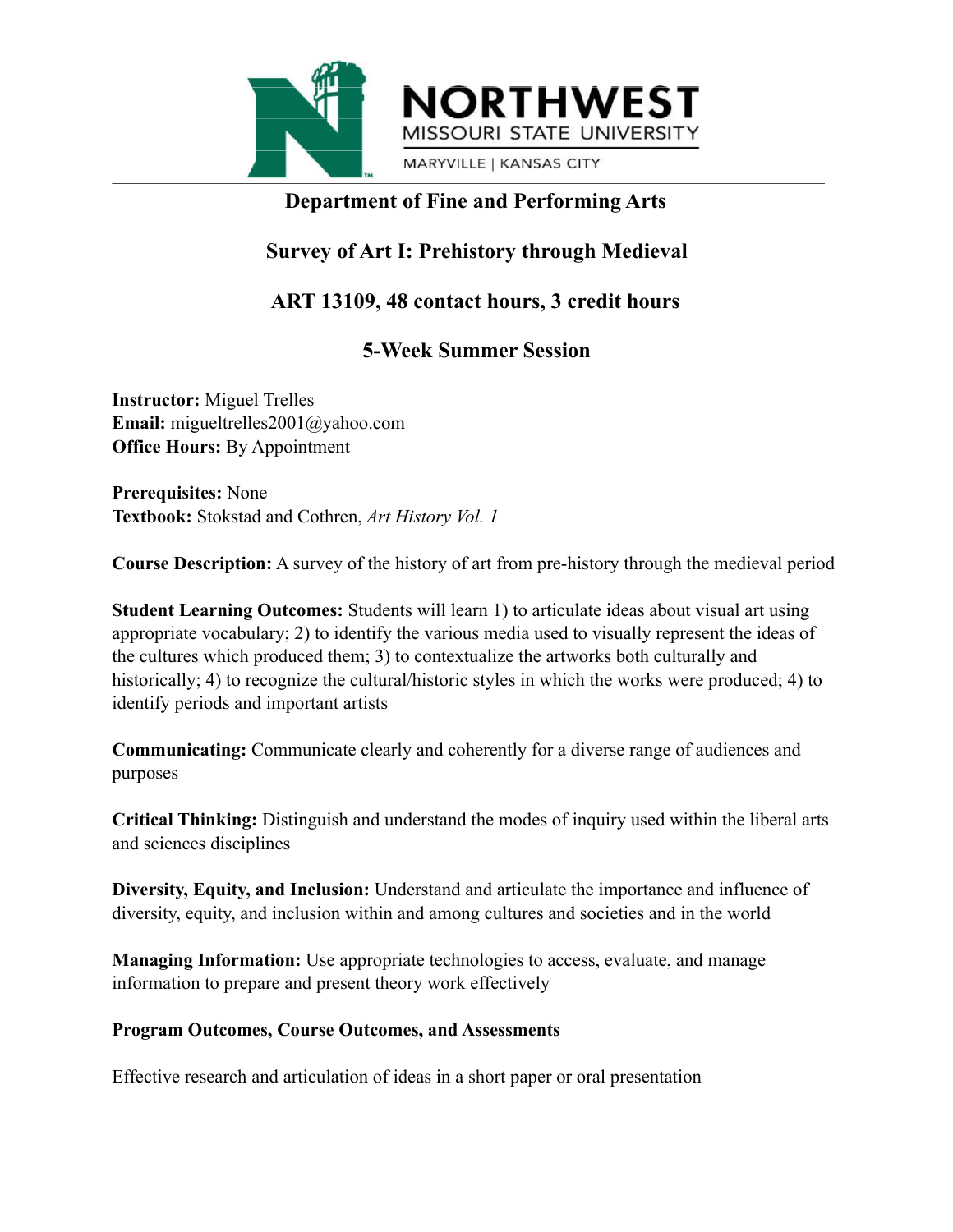



MARYVILLE | KANSAS CITY

**Critical Thinking:** Successful evaluation of a specific work of art

**Diversity, Equity, and Inclusion:** Clear understanding of periods and cultures studied

**Managing Information:** Demonstration of research using multiple media sources

**Valuing:** Class participation (oral discussions, presentations, papers) demonstrating knowledge of the various periods/styles covered

**Instructional methods:** Daily powerpoint lectures complementing students' reading of the text, classroom discussion, and presentations

**Assessment methods:** Two quizzes (25 points each), one exam (100 points) and the final (150 points), in addition to two short papers or oral presentations (50 points each)

#### **400 points total**

University grading scale: 90%-A

| 80%-B      |
|------------|
| 70%-C      |
| $60\% - D$ |
| 59%-F      |

**Attendance:** Students are expected to attend all classes as specified in the course syllabi. A student with more than 5 unexcused absences will be automatically dropped from the course. If the absences occur before the drop date the student will receive an automatic F in the course. It is the responsibility of the student to promptly notify his or her instructor when unable to attend class. Please refer to the university policy on attendance at https://www.nwmissouri.edu/policies/ academics/Attendance.pdf

**Final exams:** If an emergency occurs that prevents the administration of a scheduled final examination, the final course grades will be calculated based on the work in the course completed at that point and the faculty member's considered judgment. Final exams will not be rescheduled, and a grade of "I" will not be given as a result of an institutional cancellation of a final examination.